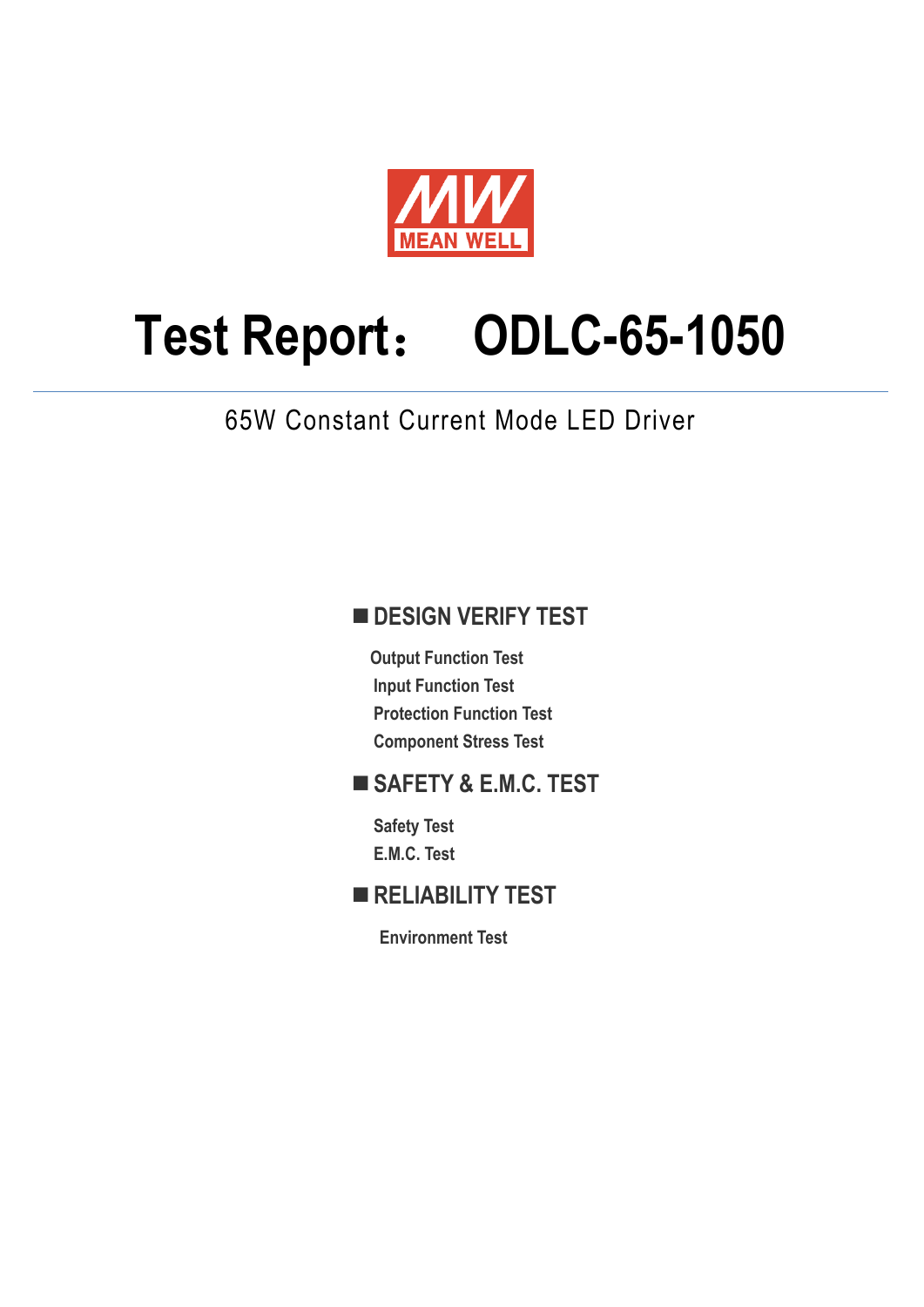

# **DESIGN VERIFY TEST**

# **OUTPUT FUNCTION TEST**

| <b>NO</b>      | <b>TEST ITEM</b>                                                                                                                                                                             | <b>SPECIFICATION</b>                                                                     | <b>TEST CONDITION</b>                                   | <b>RESULT</b> |
|----------------|----------------------------------------------------------------------------------------------------------------------------------------------------------------------------------------------|------------------------------------------------------------------------------------------|---------------------------------------------------------|---------------|
| $\mathbf{1}$   | CONSTANT CURRENT REGION                                                                                                                                                                      | 46V~62V                                                                                  | I/P: 230VAC<br>O/P: LED MODE<br>Ta: $25^{\circ}$ C      | 36 V~62 V     |
| $\overline{2}$ | <b>CURRENT RIPPLE</b>                                                                                                                                                                        | 5% max@rated current                                                                     | I/P: 230VAC<br>O/P: FULL/MIN LOAD<br>Ta: $25^{\circ}$ C | 4.45%         |
| $\mathbf{3}$   | <b>CURRENT TOLERANCE</b>                                                                                                                                                                     | ±7%                                                                                      | I/P: 230VAC<br>O/P: FULL/MIN LOAD<br>Ta: $25^{\circ}$ C | ±2.14%        |
| $\overline{4}$ | OPEN CIRCUIT<br>VOLTAGE (max)                                                                                                                                                                | 82V                                                                                      | I/P: 230VAC<br>O/P: NO LOAD<br>Ta: $25^{\circ}$ C       | 81.5 V        |
| 5              | OVER/UNDERSHOOT TEST                                                                                                                                                                         | $\pm 5\%$                                                                                | I/P: 230VAC<br>O/P: FULL LOAD<br>Ta: $25^{\circ}$ C     | $<5\%$        |
| $6\phantom{1}$ | SET UP TIME                                                                                                                                                                                  | 500ms/230VAC                                                                             | I/P: 230 VAC<br>O/P: FULL LOAD<br>Ta: $25^{\circ}$ C    | 386 ms/230VAC |
|                | INPUT=230VAC/50HZ@FULLLOAD<br>CH1: Output Voltage CH2: AC Input Voltage<br>Tek Stop<br>1110111<br>2<br>THUU<br>$\mathbb{D}$<br>Ch1 9.00 V $\sqrt{c}$ 250 V $\sqrt{N}$ 100ms A Ch1 $J$ 35.3 V | $\Delta$ : 315 V<br>$\circledcirc$ : -10.0 V<br>$\Delta: 386ms$<br>$@: -310ms$<br>70.00% |                                                         |               |
| $\overline{7}$ | AUXILIARY DC OUTPUT<br>(For A-Type only)                                                                                                                                                     | Nominal 12V (deviation 11.4~12.6)<br>@50mA                                               | I/P: 230 VAC<br>O/P: FULL LOAD                          | 11.96 V       |
|                |                                                                                                                                                                                              |                                                                                          |                                                         |               |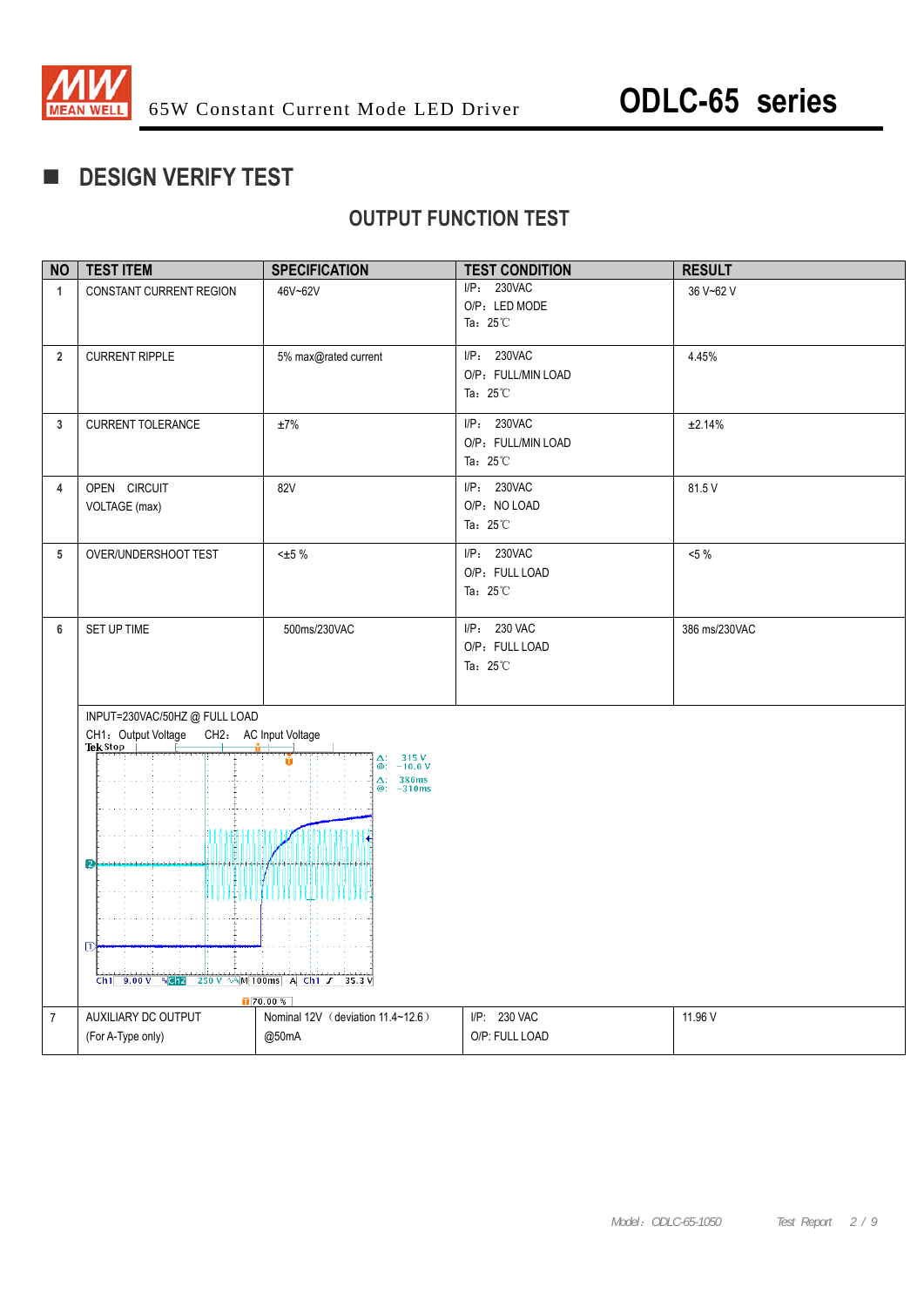

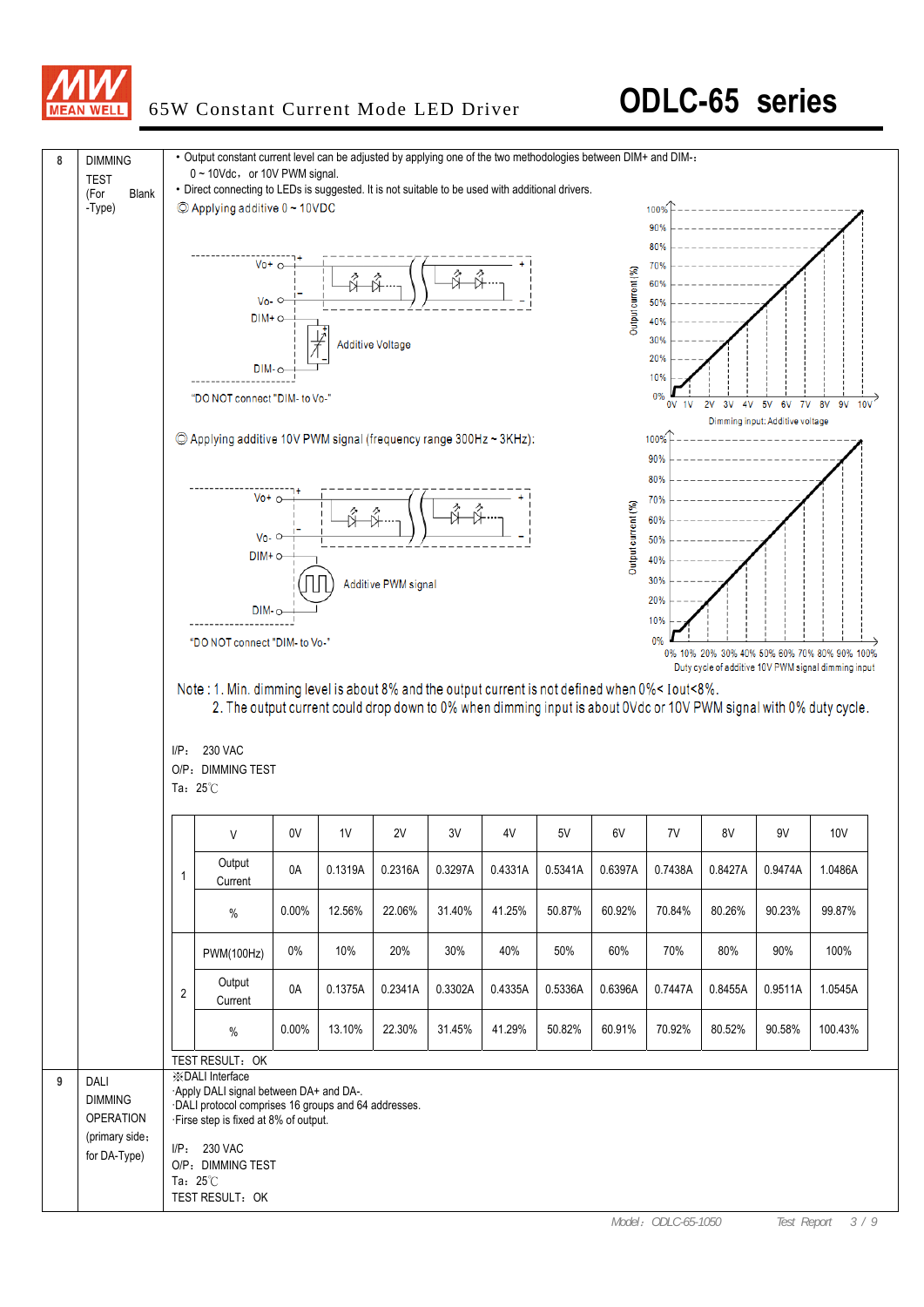

### **INPUT FUNCTION TEST**

| <b>NO</b>      | <b>TEST ITEM</b>                                                                                                | <b>SPECIFICATION</b>                                                                                                                                                                                   | <b>TEST CONDITION</b>                                                                                                                                                                       | <b>RESULT</b>                                                    |
|----------------|-----------------------------------------------------------------------------------------------------------------|--------------------------------------------------------------------------------------------------------------------------------------------------------------------------------------------------------|---------------------------------------------------------------------------------------------------------------------------------------------------------------------------------------------|------------------------------------------------------------------|
| $\mathbf{1}$   | <b>INPUT VOLTAGE RANGE</b>                                                                                      | 180VAC~295VAC                                                                                                                                                                                          | I/P: TESTING<br>O/P: 80%/FULL LOAD<br>Ta: $25^{\circ}$ C                                                                                                                                    | 177V~305V                                                        |
|                |                                                                                                                 |                                                                                                                                                                                                        | $I/P$ :<br>(1)LOW-LINE-3V=177 V<br>HIGH-LINE+10V=305 V<br>O/P: 80%/FULL/MIN LOAD<br>ON: 30 Sec OFF: 30 Sec 10MIN<br>(2)230VAC<br>ON: 0.5 Sec OFF: 0.5 Sec 20MIN<br>(POWER ON/OFF NO DAMAGE) | TEST: OK                                                         |
| $\overline{2}$ | INPUT FREQUENCY RANGE                                                                                           | 47HZ ~63 HZ<br>NO DAMAGE                                                                                                                                                                               | I/P: 180 VAC ~295 VAC<br>O/P: FULL~MIN LOAD<br>Ta: $25^{\circ}$ C                                                                                                                           | TEST: OK                                                         |
| 3              | <b>AC CURRENT</b>                                                                                               | 0.4A/230VAC<br>0.3A/277VAC                                                                                                                                                                             | I/P: 230 VAC<br>I/P: 277 VAC<br>O/P: FULL LOAD<br>Ta: $25^{\circ}$ C                                                                                                                        | I = 0.323A/230VAC<br>I = 0.261A/277VAC                           |
| 4              | LEAKAGE CURRENT                                                                                                 | < 0.75mA / 277VAC                                                                                                                                                                                      | I/P: 277 VAC<br>O/P: NO LOAD<br>Ta: $25^{\circ}$ C                                                                                                                                          | L-CASE: 0.0029 mA<br>N-CASE: 0.0029 mA                           |
| 5              | NO LOAD/STANDBY<br>POWER CONSUMPTION                                                                            | < 0.5W for Blank-Type<br>< 1.2W for A-Type<br>< 0.5W for DA-Type                                                                                                                                       | I/P: 230VAC<br>O/P: NO LOAD<br>Ta: $25^{\circ}$ C                                                                                                                                           | 0.398W for Blank-Type<br>0.592W for A-Type<br>0.465W for DA-Type |
| 6              | INRUSH CURRENT(Typ)                                                                                             | 230V/30A<br>Twidth =100 us measured at 50%<br>lpeak<br><b>COLD START</b>                                                                                                                               | I/P: 230 VAC<br>O/P: FULL LOAD<br>Ta: $25^{\circ}$ C                                                                                                                                        | I = 20.9A/230VAC<br>Twidth $=82.4$ us                            |
|                | INPUT=230VAC/50HZ @ FULL LOAD<br>CH1: AC Input Voltage CH2: Input current<br>Tek Run<br>D<br>$Ch1$ 100 V<br>Ch2 | Trig?<br>$\Delta$ : 700mA<br>@: 10.0 A<br>$\Delta$ : 82.4 $\mu$ s<br>$@: -160$ ns<br>Ch <sub>2</sub> Max<br>20.9A<br>$5.00 A \Omega$ M 40.0us A Ch2 $J$ 10.1 A<br>$\sqrt{39.0400 \text{ }\mu\text{s}}$ |                                                                                                                                                                                             |                                                                  |
| 7              | EFFICIENCY(Typ)                                                                                                 | 86%                                                                                                                                                                                                    | I/P: 230VAC<br>O/P: FULL LOAD<br>Ta: $25^{\circ}$ C                                                                                                                                         | 88.95%                                                           |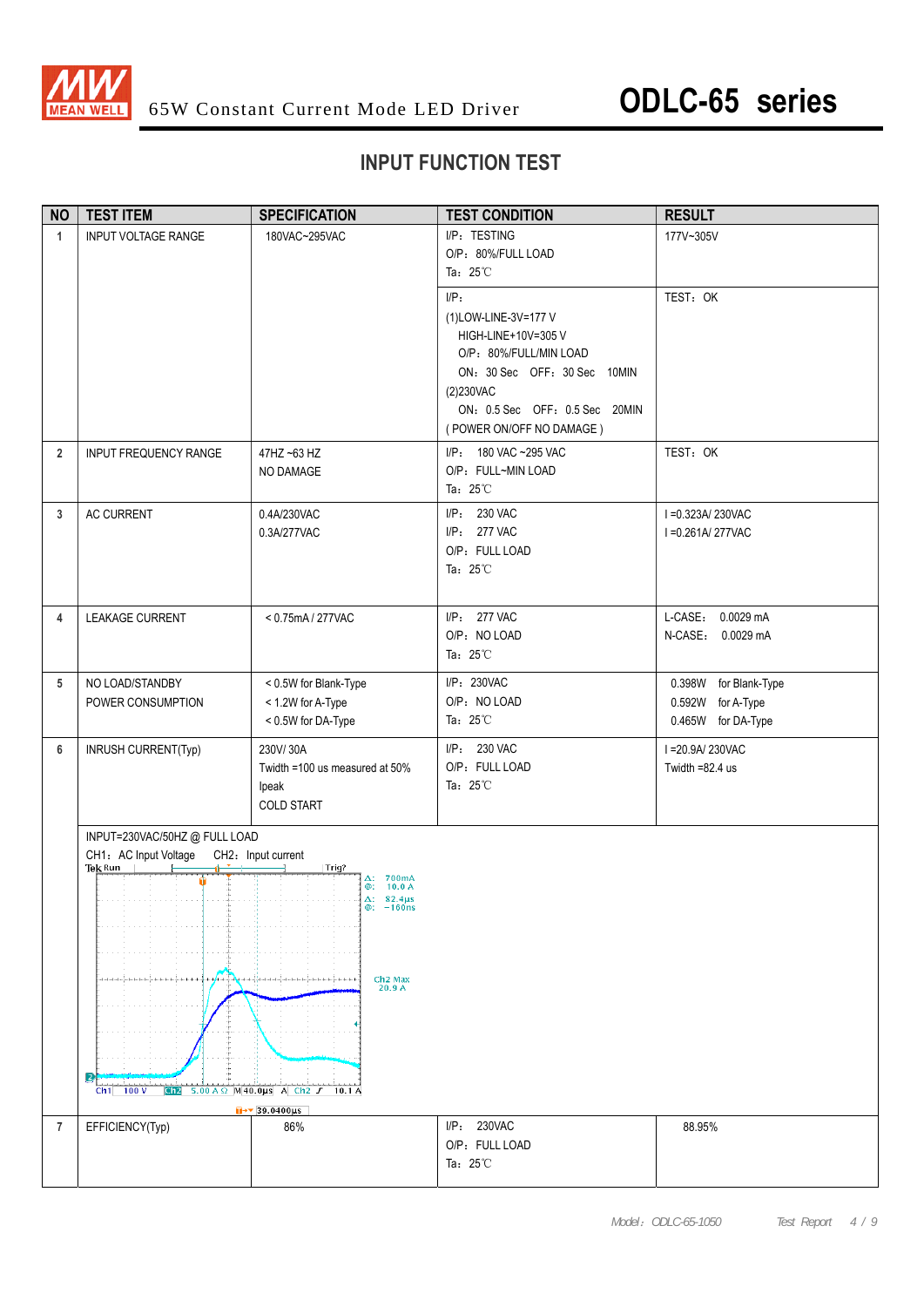

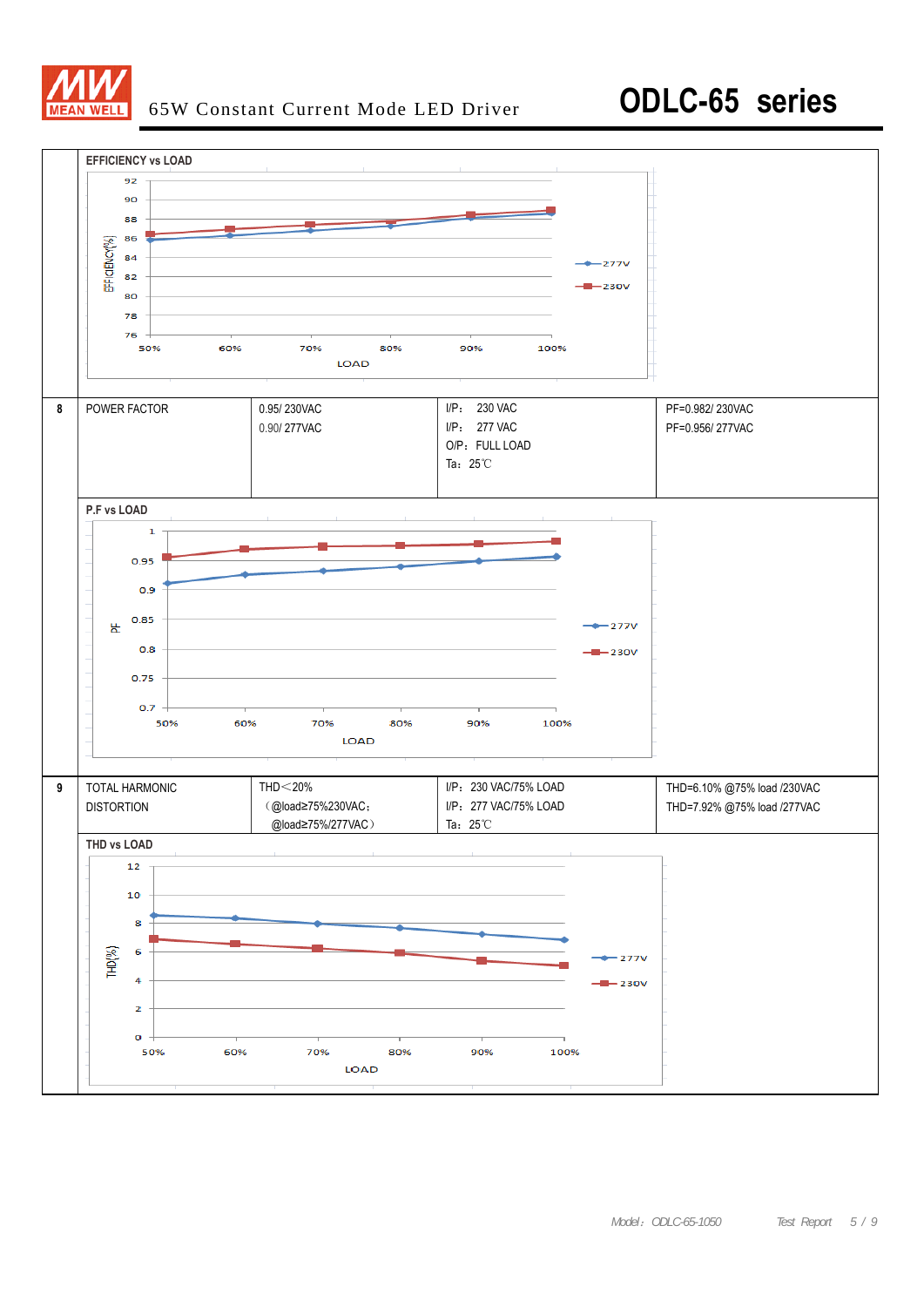

### **PROTECTION FUNCTION TEST**

| <b>NO</b> | <b>TEST ITEM</b>     | <b>SPECIFICATION</b> | <b>TEST CONDITION</b> | <b>RESULT</b>                                       |
|-----------|----------------------|----------------------|-----------------------|-----------------------------------------------------|
|           | <b>SHORT CIRCUIT</b> | SHORT EVERY OUTPUT   | 180VAC<br>$I/P$ :     | NO DAMAGE                                           |
|           | PROTECTION           | 1 HOUR NO DAMAGE     | 295VAC<br>I/P:        | Hiccup mode, auto-recovery after fault condition is |
|           |                      |                      | O/P: 80%/FULL LOAD    | removed for DA type;                                |
|           |                      |                      | Ta: $25^{\circ}$ C    | Hiccup mode, re-power on to recovery for other type |
|           |                      |                      |                       |                                                     |

### **COMPONENT STRESS TEST**

| <b>NO</b>   | <b>TEST ITEM</b>                      | <b>SPECIFICATION</b>      | <b>TEST CONDITION</b>                                                                                                                     | <b>RESULT</b>                         |
|-------------|---------------------------------------|---------------------------|-------------------------------------------------------------------------------------------------------------------------------------------|---------------------------------------|
| 1           | <b>Power Transistor</b><br><b>PWM</b> | Q1 Rated<br>800V/9A       | I/P: High-Line +3V =298V<br>O/P <sub>z</sub><br>(1) Full Load Turn on<br>(2) Output Short<br>(3) Full load continue<br>Ta: $25^{\circ}$ C | (1) 690V<br>(2) 644V<br>(3) 680V      |
| $\mathbf 2$ | O/P<br>Diode (MOSFET)                 | D100<br>Rated<br>16A/600V | $I/P$ : High-Line +3V = 298V<br>$O/P$ :<br>(1) Full Load Turn on<br>(2) Output Short<br>(3) Full load continue<br>Ta: $25^{\circ}$ C      | $(1)$ 460V<br>$(2)$ 468V<br>(3) 404V  |
| 3           | Control IC                            | Rated<br>U1<br>35V (MAX)  | $I/P$ : High-Line +3V = 298V<br>O/P: (1) FULL LOAD<br>(2) Output Short<br>(3) Low Line No Load<br>Ta: $25^{\circ}$ C                      | (1) 15.7V<br>(2) 14.5V<br>$(3)$ 15.5V |
| 4           | Diode<br>Clamp                        | Rated<br>D 1<br>800V/2A   | $I/P$ : High-Line +3V = 298V<br>O/P: (1) Full Load input on/off<br>(2) Output Short<br>Ta: $25^{\circ}$ C                                 | $(1)$ 550V<br>(2) 494V                |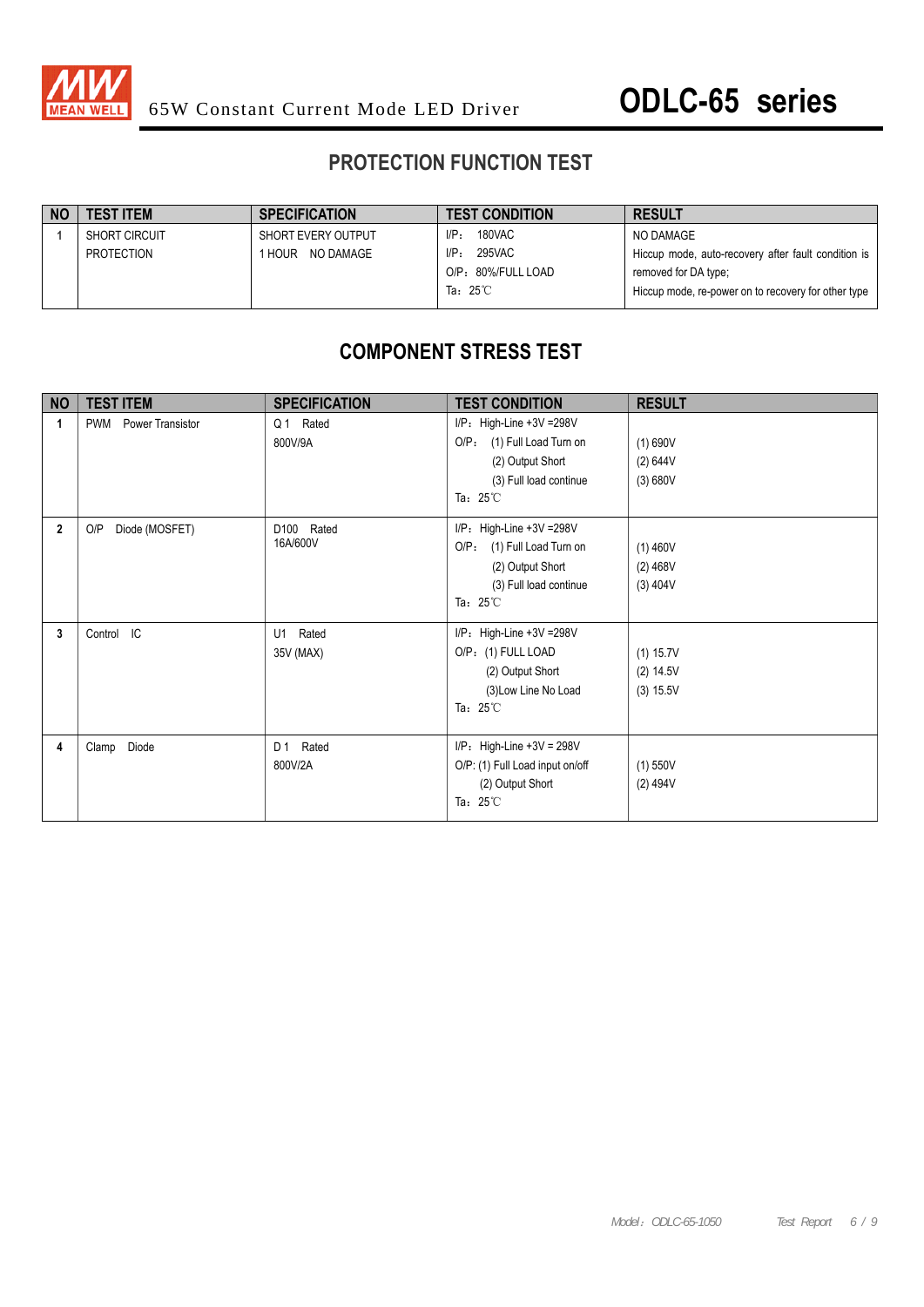

### **SAFETY TEST**

| <b>NO</b> | <b>TEST ITEM</b>            | <b>SPECIFICATION</b>                   | <b>TEST CONDITION</b>                                  | <b>RESULT</b>                     |
|-----------|-----------------------------|----------------------------------------|--------------------------------------------------------|-----------------------------------|
|           | WITHSTAND VOLTAGE           | $I/P-O/P: 3.75KVAC/min$                | I/P-O/P: 4.2 KVAC/min                                  | $1.624 \text{ mA}$<br>$I/P$ -O/P: |
|           |                             |                                        | Ta: $25^{\circ}$ C                                     | NO DAMAGE                         |
|           | <b>ISOLATION RESISTANCE</b> | $I/P-O/P$ :<br>$500$ VDC>100M $\Omega$ | 500<br>VDC<br>$I/P-O/P$ :<br>Ta: $25^{\circ}$ C/70% RH | $I/P$ - $O/P$ .<br>$>9999$ MQ     |

# **E.M.C TEST**

| <b>NO</b>      | <b>TEST ITEM</b>                            | <b>SPECIFICATION</b>                                             | <b>TEST CONDITION</b>                                          | <b>RESULT</b>                        |  |
|----------------|---------------------------------------------|------------------------------------------------------------------|----------------------------------------------------------------|--------------------------------------|--|
| 1              | <b>HARMONIC</b>                             | EN61000-3-2<br>CLASS C                                           | I/P: 230 VAC/50HZ<br>O/P: FULL/75% LOAD<br>Ta: $25^{\circ}$ C  | <b>PASS</b>                          |  |
| $\overline{2}$ | <b>CONDUCTION</b>                           | EN55015                                                          | I/P: 230 VAC/50HZ<br>O/P: FULL LOAD<br>Ta: $25^{\circ}$ C      | <b>PASS</b><br>Test by certified Lab |  |
| 3              | <b>RADIATION</b>                            | EN55015                                                          | I/P: 230 VAC/50HZ<br>O/P: FULL LOAD<br>Ta: $25^{\circ}$ C      | <b>PASS</b><br>Test by certified Lab |  |
| 4              | E.S.D                                       | EN61000-4-2<br><b>LIGHT INDUSTRY</b><br>AIR: 8KV<br>Contact: 4KV | I/P: 230 VAC/50HZ<br>O/P: FULL LOAD<br>Ta: $25^{\circ}$ C      | CRITERIA A                           |  |
| 5              | <b>E.F.T</b>                                | EN61000-4-4<br><b>LIGHT INDUSTRY</b><br>INPUT: 1KV               | I/P: 230VAC/50HZ<br>O/P: FULL LOAD<br>Ta: $25^{\circ}$ C       | CRITERIA A                           |  |
| 6              | <b>SURGE</b>                                | EN61000-4-5<br><b>LIGHT INDUSTRY</b><br>$L-N: 1KV$               | $I/P$ :<br>230VAC/50HZ<br>O/P: FULL LOAD<br>Ta: $25^{\circ}$ C | CRITERIA A                           |  |
| $\overline{7}$ | Test by certified Lab & Test Report Prepare |                                                                  |                                                                |                                      |  |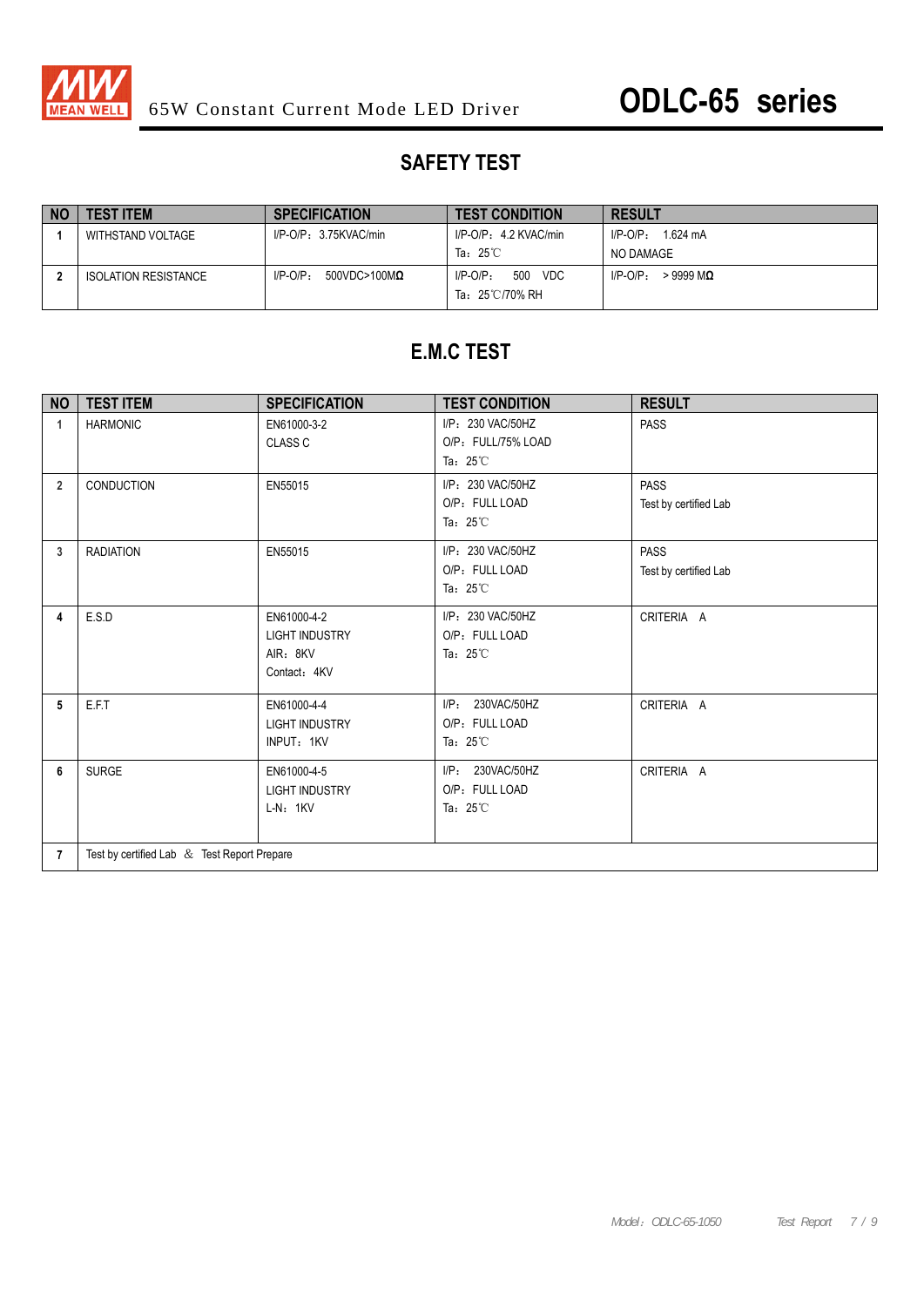

# **RELIABILITY TEST**

### **ENVIRONMENT TEST**

| <b>NO</b>      | <b>TEST ITEM</b>                                                                       | <b>SPECIFICATION</b>                                                                                                                                                                                                                                                              | <b>TEST CONDITION</b>                                                            | <b>RESULT</b>           |
|----------------|----------------------------------------------------------------------------------------|-----------------------------------------------------------------------------------------------------------------------------------------------------------------------------------------------------------------------------------------------------------------------------------|----------------------------------------------------------------------------------|-------------------------|
| $\mathbf{1}$   | TEMPERATURE RISE TEST                                                                  | MODEL: ODLC-65-1050<br>1. ROOM AMBIENT BURN-IN: 2 HRS<br>2. HIGH AMBIENT BURN-IN: 2 HRS                                                                                                                                                                                           | I/P: 230VAC O/P: FULL LOAD Ta=33.2°C<br>$I/P: 230VAC$ O/P: FULL LOAD Ta= 50.7 °C |                         |
|                |                                                                                        | NO<br>Position                                                                                                                                                                                                                                                                    | ROOM AMBIENT Ta= 33.2 °C                                                         | HIGH AMBIENT Ta=50.7 °C |
|                |                                                                                        | BD <sub>1</sub><br>1                                                                                                                                                                                                                                                              | 77.5°C                                                                           | 96.5°C                  |
|                |                                                                                        | $\overline{2}$<br>C <sub>8</sub>                                                                                                                                                                                                                                                  | 74.9°C                                                                           | 93.8°C                  |
|                |                                                                                        | $\mathfrak{Z}$<br>Q <sub>1</sub>                                                                                                                                                                                                                                                  | 84.1°C                                                                           | 104.3°C                 |
|                |                                                                                        | $\overline{4}$<br>D <sub>1</sub>                                                                                                                                                                                                                                                  | 83.8°C                                                                           | 104.2°C                 |
|                |                                                                                        | 5<br>U1                                                                                                                                                                                                                                                                           | 79.7°C                                                                           | 97.9°C                  |
|                |                                                                                        | 6<br>T1                                                                                                                                                                                                                                                                           | 86.1°C                                                                           | 106.8°C                 |
|                |                                                                                        | $\overline{7}$<br>RG1                                                                                                                                                                                                                                                             | 83.9°C<br>77.5°C                                                                 | 102.0°C                 |
|                |                                                                                        | 8<br>D100<br>9<br>Q100                                                                                                                                                                                                                                                            | 74.6°C                                                                           | 96.9°C<br>93.8°C        |
|                |                                                                                        | 10<br>L100                                                                                                                                                                                                                                                                        | 77.8°C                                                                           | 96.9°C                  |
|                |                                                                                        | C106<br>11                                                                                                                                                                                                                                                                        | 73.6°C                                                                           | 92.5°C                  |
|                |                                                                                        | 12<br>C110                                                                                                                                                                                                                                                                        | 76.8°C                                                                           | 95.8°C                  |
|                |                                                                                        | 13<br>U100                                                                                                                                                                                                                                                                        | 77.1°C                                                                           | 95.9°C                  |
|                |                                                                                        | 14<br><b>TC</b>                                                                                                                                                                                                                                                                   | 68.6°C                                                                           | 85.6°C                  |
| $\overline{2}$ | LOW TEMPERATURE<br>TURN ON TEST                                                        | TURN ON AFTER 2 HOUR                                                                                                                                                                                                                                                              | I/P: 295VAC/180VAC<br>O/P: FULL/80% LOAD<br>Ta= $-25^{\circ}$ C                  | TEST: OK                |
| 3              | <b>HIGH HUMIDITY</b><br><b>HIGH TEMPERATURE</b><br><b>HIGH VOLTAGE</b><br>TURN ON TEST | AFTER 12 HOURS<br>IN CHAMBER ON<br>CONTROL 45 °C<br>NO DAMAGE                                                                                                                                                                                                                     | I/P: 305VAC<br>O/P: FULL LOAD<br>Ta=45 $^{\circ}$ C<br>HUMIDITY= 95 %R.H         | TEST: OK                |
| 4              | <b>TEMPERATURE</b><br><b>COEFFICIENT</b>                                               | $\pm 0.03\%$ / °C (0~45 °C)                                                                                                                                                                                                                                                       | I/P: 230 VAC<br>O/P: FULL LOAD                                                   | $±0.001\%$ /°C          |
| 5              | STORAGE TEMPERATURE TEST                                                               | 1. Thermal shock Temperature: -45°C ~ +85°C<br>2. Temperature change rate : 25°C / MIN<br>3. Dwell time low and high temperature : 30 MIN/EACH<br>4. Total test cycle: 5 CYCLE<br>5. Input/Output condition: AC OFF STATIC                                                        |                                                                                  | TEST: OK                |
| 6              | THERMAL SHOCK TEST                                                                     | 1. Thermal shock Temperature: Tcase=-25°C~+85°C<br>2. Temperature change rate : 25℃ / MIN<br>3. Dwell time low and high temperature : 30 MIN/EACH<br>4. Total test cycle: 16 CYCLE<br>5. Input/Output condition: 230VAC/Full Load AC ON/OFF TEST<br>AC on 3 sec/AC off 1 sec TEST |                                                                                  | TEST: OK                |